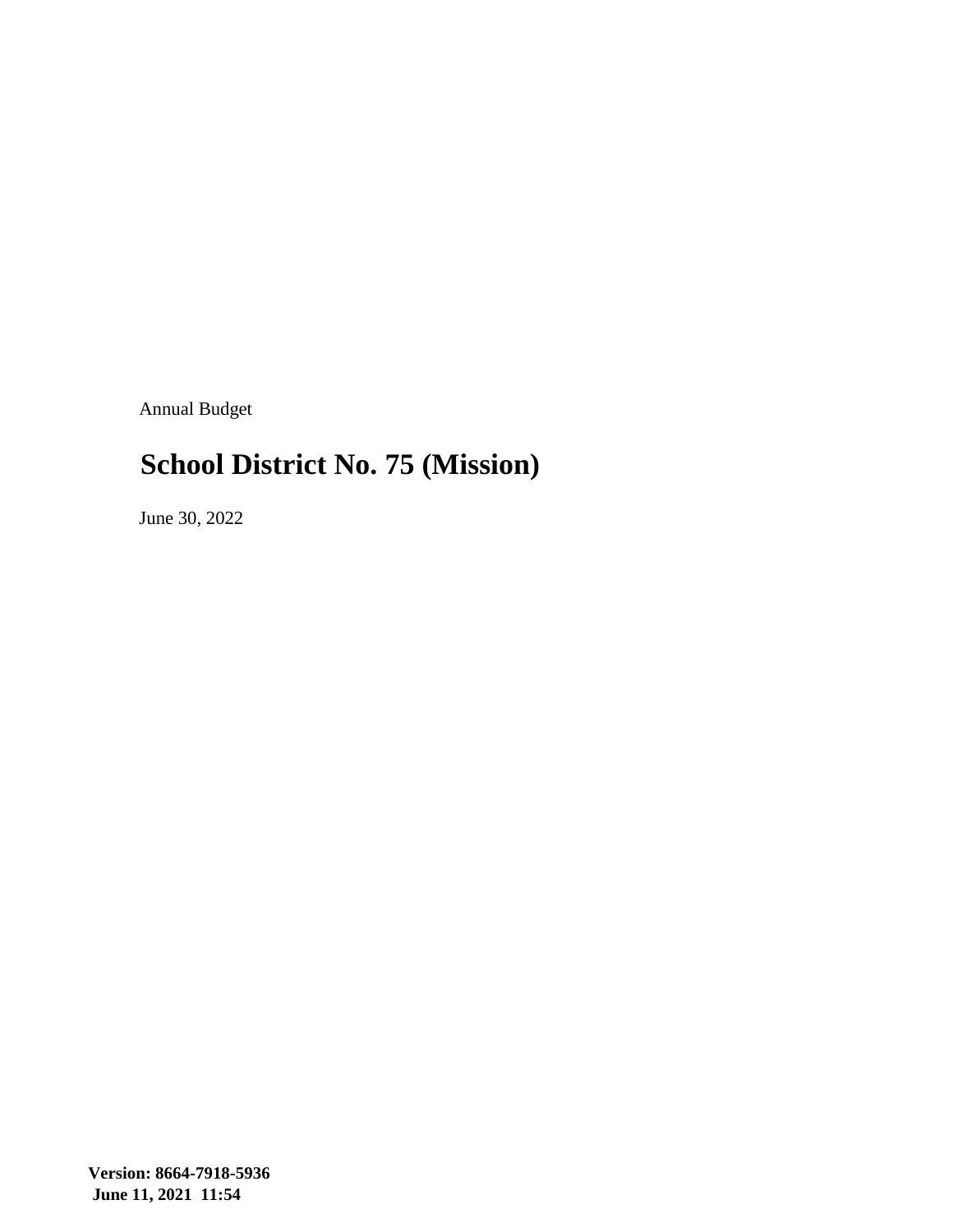June 30, 2022

**Table of Contents** 

\*NOTE - Statement 1, Statement 3, Statement 5, Schedule 1 and Schedules 4A - 4D are used for Financial Statement reporting only.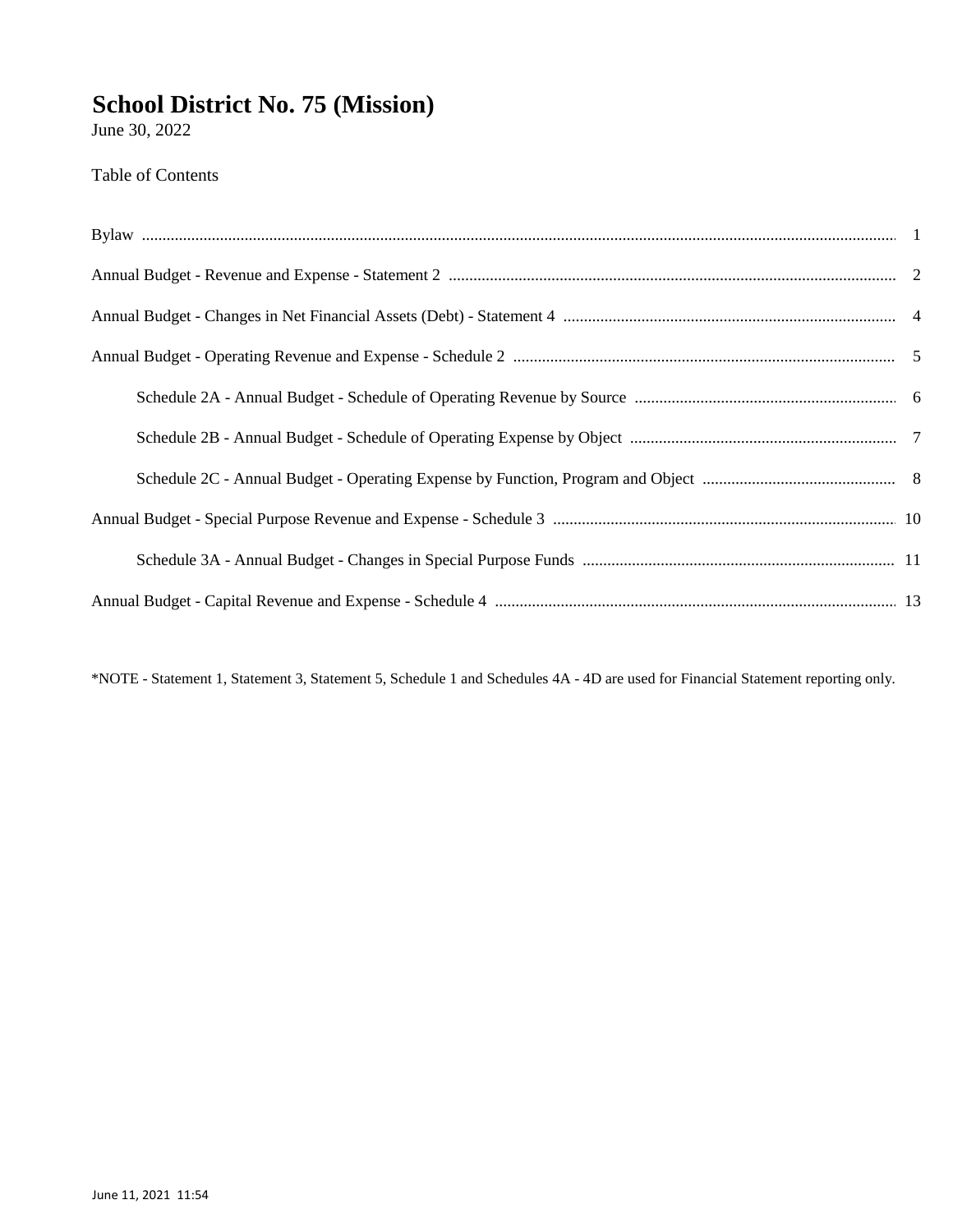#### **ANNUAL BUDGET BYLAW**

A Bylaw of THE BOARD OF EDUCATION OF SCHOOL DISTRICT NO. 75 (MISSION) (called the ''Board'') to adopt the Annual Budget of the Board for the fiscal year 2021/2022 pursuant to section 113 of the *School Act* , R.S.B.C., 1996, c. 412 as amended from time to time (called the "*Act* ").

- 1. Board has complied with the provisions of the Act respecting the Annual Budget adopted by this bylaw.
- 2. This bylaw may be cited as School District No. 75 (Mission) Annual Budget Bylaw for fiscal year 2021/2022.
- 3. The attached Statement 2 showing the estimated revenue and expense for the 2021/2022 fiscal year and the total budget bylaw amount of \$82,274,227 for the 2021/2022 fiscal year was prepared in accordance with the *Act* .
- 4. Statement 2, 4 and Schedules 2 to 4 are adopted as the Annual Budget of the Board for the fiscal year 2021/2022.

READ A FIRST TIME THE 22nd DAY OF JUNE, 2021;

READ A SECOND TIME THE 22nd DAY OF JUNE, 2021;

READ A THIRD TIME, PASSED AND ADOPTED THE 22nd DAY OF JUNE, 2021;

Original signed by T. Loffler

**Chairperson of the Board**

**( Corporate Seal )**

Original signed by C. Becker

**Secretary Treasurer**

I HEREBY CERTIFY this to be a true original of School District No. 75 (Mission) Annual Budget Bylaw 2021/2022, adopted by the Board the 22nd DAY OF JUNE, 2021.

Original signed by C. Becker

**Secretary Treasurer**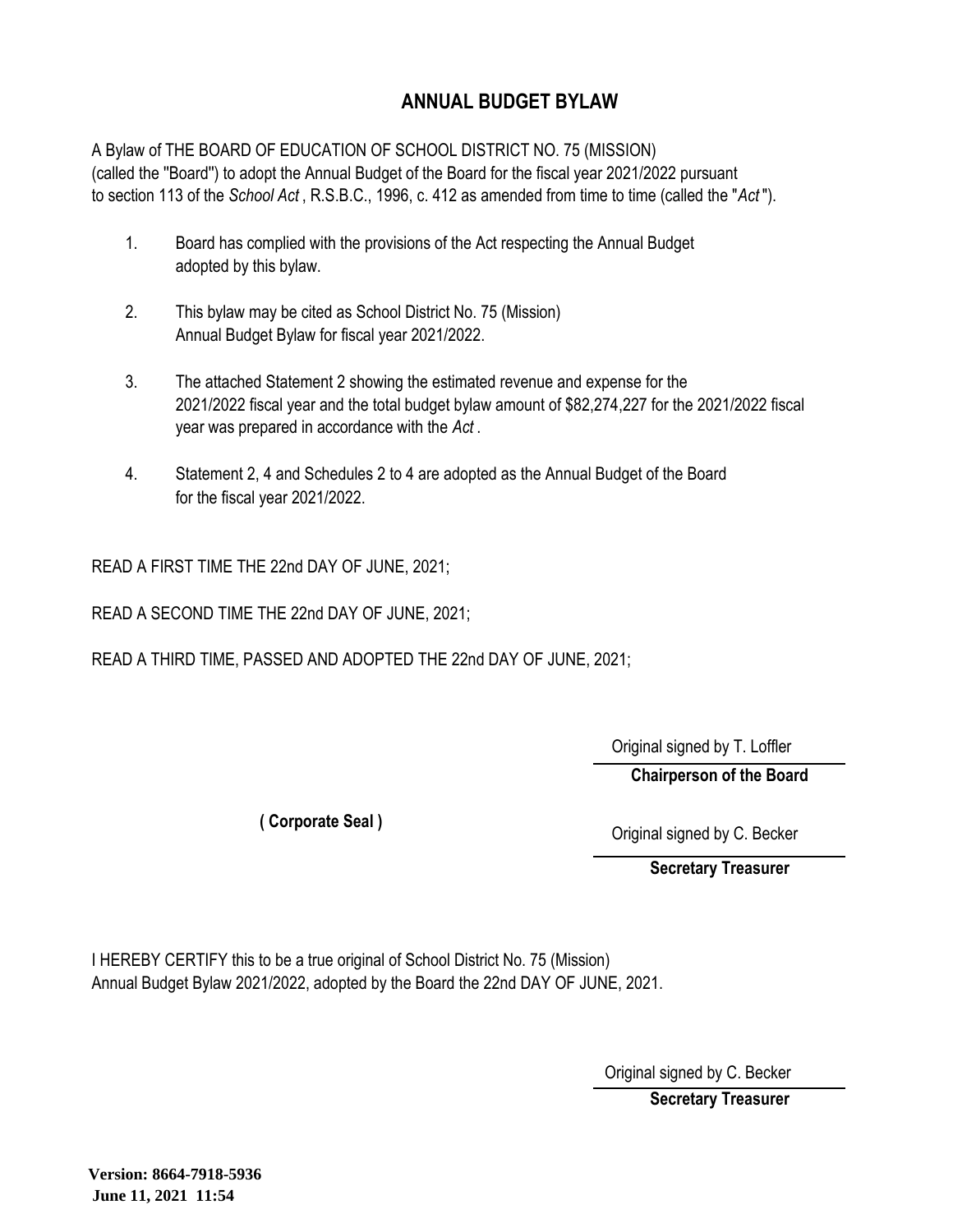Annual Budget - Revenue and Expense Year Ended June 30, 2022

|                                                                                                   | 2022                 | 2021 Amended         |
|---------------------------------------------------------------------------------------------------|----------------------|----------------------|
|                                                                                                   | <b>Annual Budget</b> | <b>Annual Budget</b> |
| <b>Ministry Operating Grant Funded FTE's</b>                                                      |                      |                      |
| School-Age                                                                                        | 6,410.000            | 6,301.938            |
| Adult                                                                                             | 6.000                | 5.750                |
| <b>Total Ministry Operating Grant Funded FTE's</b>                                                | 6,416.000            | 6,307.688            |
| <b>Revenues</b>                                                                                   | \$                   | \$                   |
| <b>Provincial Grants</b>                                                                          |                      |                      |
| Ministry of Education                                                                             | 73,858,450           | 75,542,976           |
| Other                                                                                             | 462,491              | 427,181              |
| Tuition                                                                                           | 1,409,300            | 1,270,400            |
| <b>Other Revenue</b>                                                                              | 1,973,957            | 2,049,417            |
| <b>Rentals and Leases</b>                                                                         | 209,610              | 190,600              |
| <b>Investment Income</b>                                                                          | 65,000               | 65,000               |
| Amortization of Deferred Capital Revenue                                                          | 3,064,626            | 3,007,060            |
| <b>Total Revenue</b>                                                                              | 81,043,434           | 82,552,634           |
| <b>Expenses</b>                                                                                   |                      |                      |
| Instruction                                                                                       | 64,944,863           | 66,109,669           |
| <b>District Administration</b>                                                                    | 3,299,110            | 3,291,056            |
| <b>Operations and Maintenance</b>                                                                 | 12,714,179           | 13,469,466           |
| <b>Transportation and Housing</b>                                                                 | 1,191,075            | 1,202,988            |
| <b>Total Expense</b>                                                                              | 82,149,227           | 84,073,179           |
| <b>Net Revenue (Expense)</b>                                                                      | (1, 105, 793)        | (1,520,545)          |
| <b>Budgeted Allocation (Retirement) of Surplus (Deficit)</b>                                      | 249,906              | 694,170              |
| <b>Budgeted Surplus (Deficit), for the year</b>                                                   | (855, 887)           | (826, 375)           |
| Budgeted Surplus (Deficit), for the year comprised of:<br><b>Operating Fund Surplus (Deficit)</b> |                      |                      |
| Special Purpose Fund Surplus (Deficit)                                                            |                      |                      |
| Capital Fund Surplus (Deficit)                                                                    | (855, 887)           | (826,375)            |
| <b>Budgeted Surplus (Deficit), for the year</b>                                                   | (855, 887)           | (826, 375)           |
|                                                                                                   |                      |                      |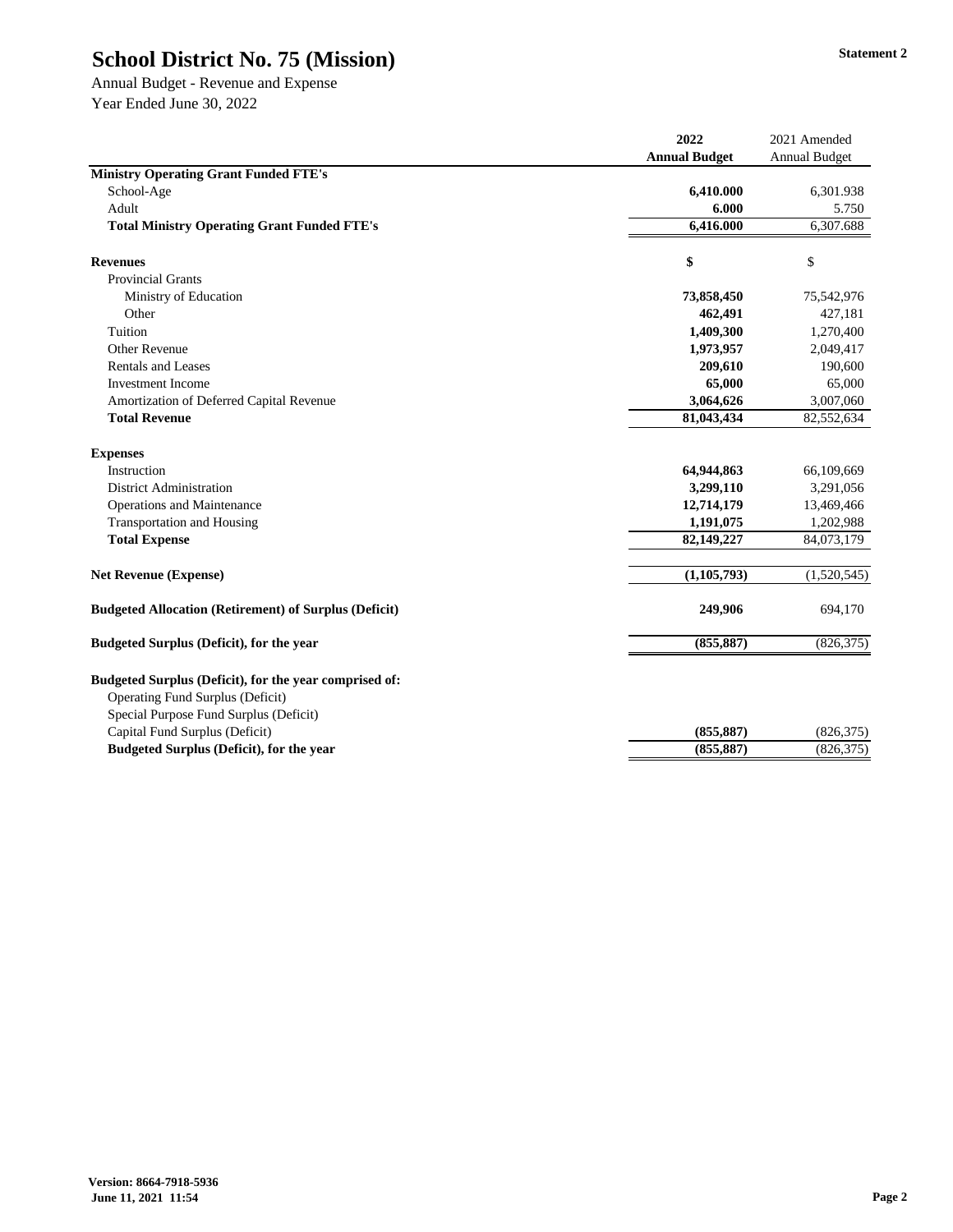Annual Budget - Revenue and Expense Year Ended June 30, 2022

|                                                                     | 2022                 | 2021 Amended         |
|---------------------------------------------------------------------|----------------------|----------------------|
|                                                                     | <b>Annual Budget</b> | <b>Annual Budget</b> |
| <b>Budget Bylaw Amount</b>                                          |                      |                      |
| <b>Operating - Total Expense</b>                                    | 69,981,234           | 67,779,469           |
| Special Purpose Funds - Total Expense                               | 8,112,480            | 12,260,275           |
| Capital Fund - Total Expense                                        | 4,055,513            | 4,033,435            |
| Capital Fund - Tangible Capital Assets Purchased from Local Capital | 125,000              | 300,000              |
| <b>Total Budget Bylaw Amount</b>                                    | 82,274,227           | 84, 373, 179         |
|                                                                     |                      |                      |
|                                                                     |                      |                      |
|                                                                     |                      |                      |
|                                                                     |                      |                      |
| <b>Approved by the Board</b>                                        |                      |                      |

| Original signed by T. Loffler                          | June 23, 2021 |
|--------------------------------------------------------|---------------|
| Signature of the Chairperson of the Board of Education | Date Signed   |
| Original signed by A. Wilson                           | June 23, 2021 |
| Signature of the Superintendent                        | Date Signed   |
| Original signed by C. Becker                           | June 23, 2021 |
| Signature of the Secretary Treasurer                   | Date Signed   |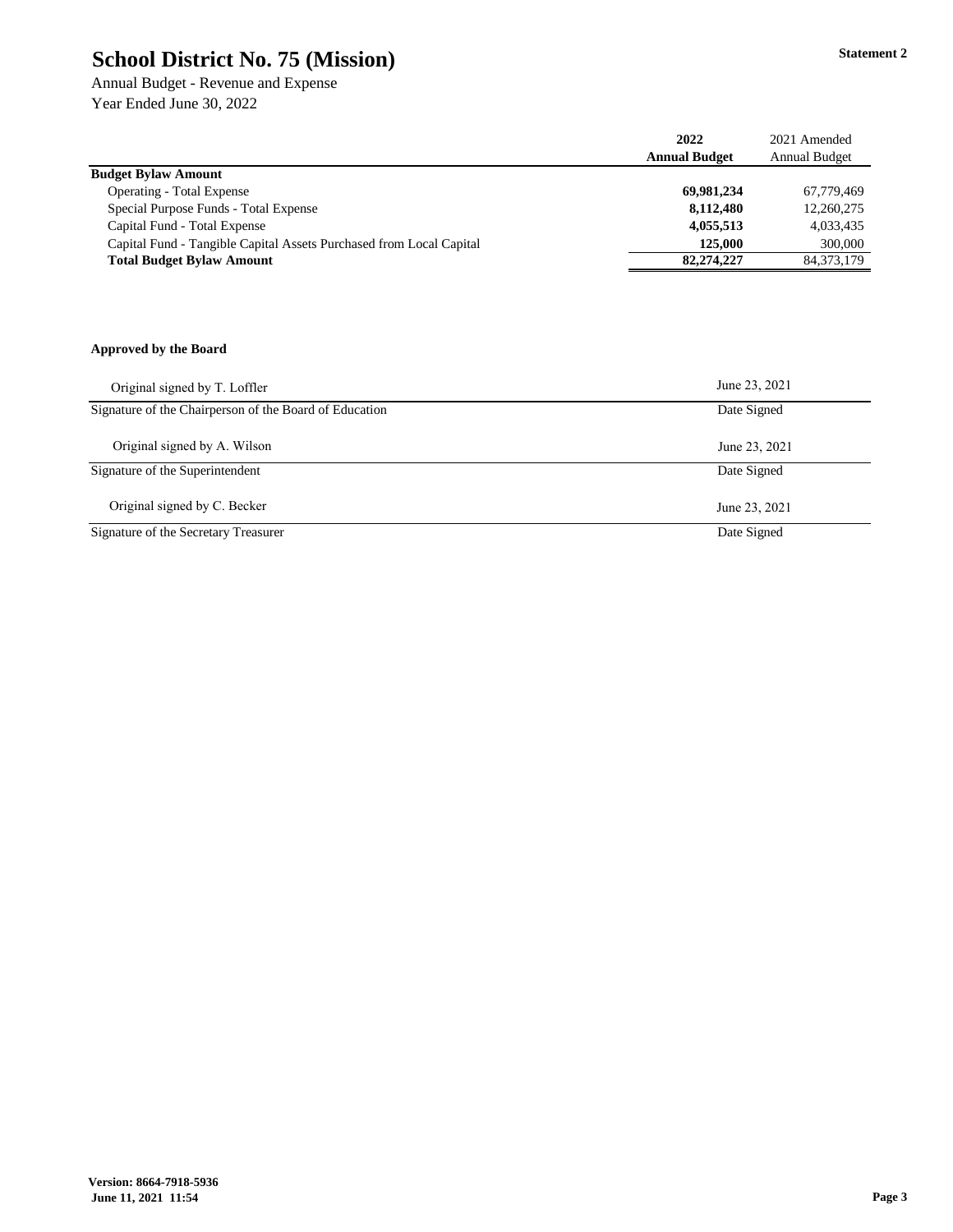Annual Budget - Changes in Net Financial Assets (Debt) Year Ended June 30, 2022

|                                                          | 2022                 | 2021 Amended         |
|----------------------------------------------------------|----------------------|----------------------|
|                                                          | <b>Annual Budget</b> | <b>Annual Budget</b> |
|                                                          | \$                   | \$                   |
| Surplus (Deficit) for the year                           | (1,105,793)          | (1,520,545)          |
| <b>Effect of change in Tangible Capital Assets</b>       |                      |                      |
| <b>Acquisition of Tangible Capital Assets</b>            |                      |                      |
| From Local Capital                                       | (125,000)            | (300,000)            |
| From Deferred Capital Revenue                            | (1,995,712)          | (3,120,790)          |
| <b>Total Acquisition of Tangible Capital Assets</b>      | (2,120,712)          | (3,420,790)          |
| <b>Amortization of Tangible Capital Assets</b>           | 4,055,513            | 4,033,435            |
| <b>Total Effect of change in Tangible Capital Assets</b> | 1,934,801            | 612,645              |
| <b>Acquisitions of Prepaid Expenses</b>                  | (200,000)            | (200,000)            |
| Use of Prepaid Expenses                                  | 200,000              | 329,813              |
|                                                          |                      | 129,813              |
| (Increase) Decrease in Net Financial Assets (Debt)       | 829,008              | (778,087)            |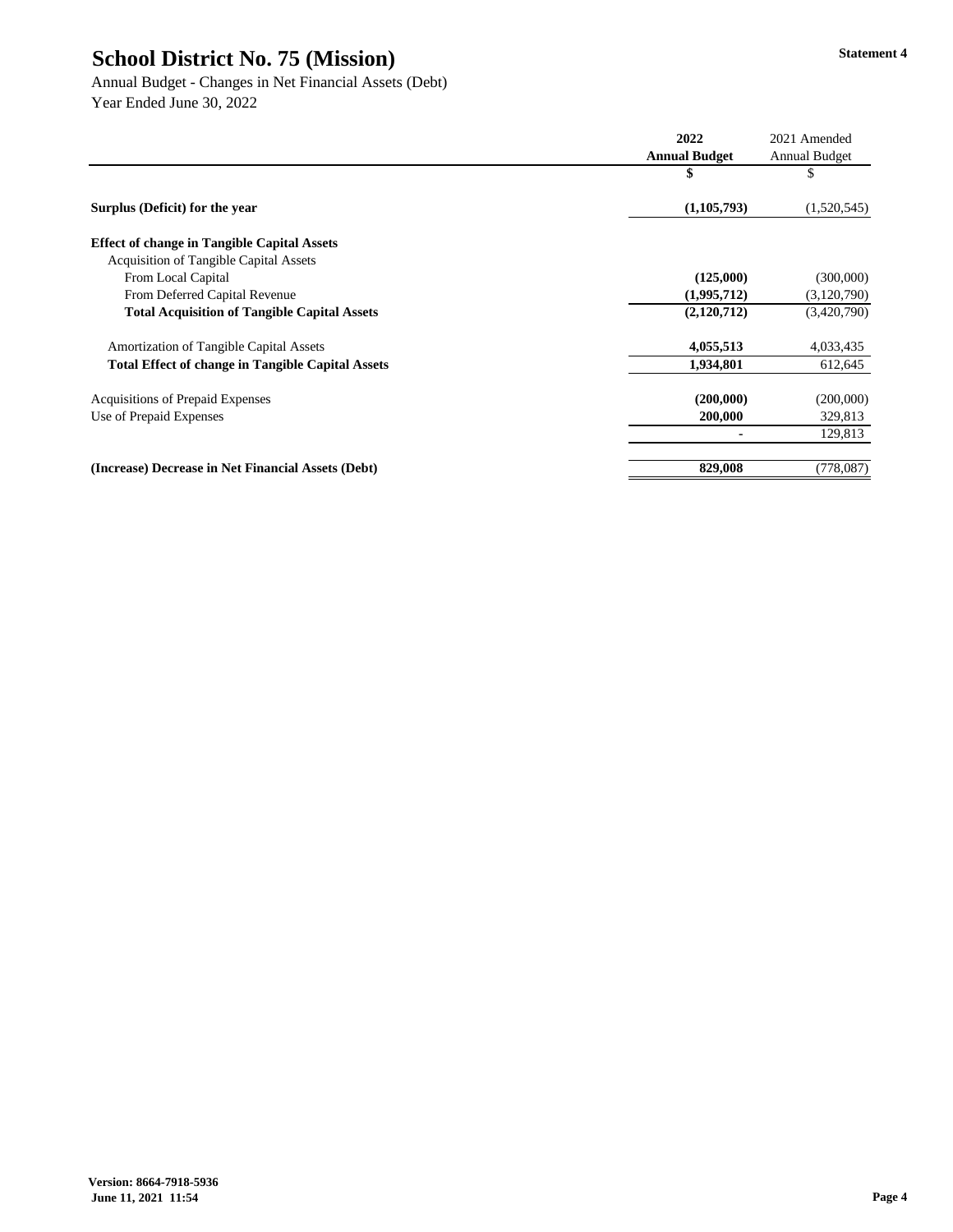Annual Budget - Operating Revenue and Expense Year Ended June 30, 2022

|                                                  | 2022                 | 2021 Amended         |
|--------------------------------------------------|----------------------|----------------------|
|                                                  | <b>Annual Budget</b> | <b>Annual Budget</b> |
|                                                  | \$                   | \$                   |
| <b>Revenues</b>                                  |                      |                      |
| <b>Provincial Grants</b>                         |                      |                      |
| Ministry of Education                            | 67,627,679           | 65,174,564           |
| Other                                            | 350,782              | 305,318              |
| Tuition                                          | 1,409,300            | 1,270,400            |
| <b>Other Revenue</b>                             | 203,957              | 279,417              |
| <b>Rentals and Leases</b>                        | 209,610              | 190,600              |
| <b>Investment Income</b>                         | 65,000               | 65,000               |
| <b>Total Revenue</b>                             | 69,866,328           | 67,285,299           |
| <b>Expenses</b>                                  |                      |                      |
| Instruction                                      | 57,277,211           | 55,479,469           |
| <b>District Administration</b>                   | 3,188,395            | 3,098,206            |
| <b>Operations and Maintenance</b>                | 8,324,553            | 8,024,664            |
| <b>Transportation and Housing</b>                | 1,191,075            | 1,177,130            |
| <b>Total Expense</b>                             | 69,981,234           | 67,779,469           |
| <b>Net Revenue (Expense)</b>                     | (114,906)            | (494, 170)           |
| <b>Budgeted Prior Year Surplus Appropriation</b> | 249,906              | 694,170              |
| Net Transfers (to) from other funds              |                      |                      |
| Local Capital                                    | (135,000)            | (200,000)            |
| <b>Total Net Transfers</b>                       | (135,000)            | (200,000)            |
| <b>Budgeted Surplus (Deficit), for the year</b>  | $\blacksquare$       |                      |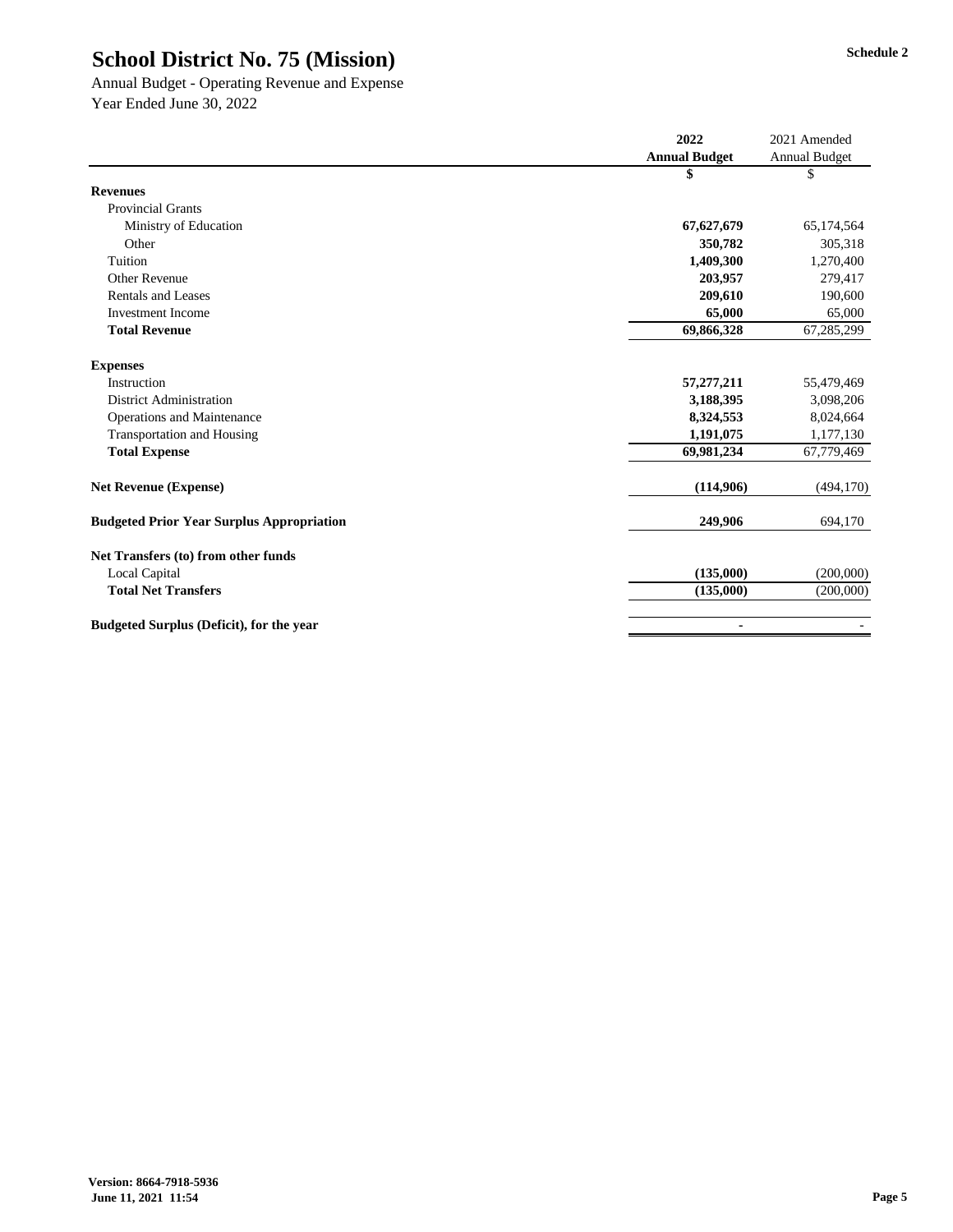# Annual Budget - Schedule of Operating Revenue by Source

|                                                        | 2022                 | 2021 Amended         |
|--------------------------------------------------------|----------------------|----------------------|
|                                                        | <b>Annual Budget</b> | <b>Annual Budget</b> |
|                                                        | \$                   | \$                   |
| <b>Provincial Grants - Ministry of Education</b>       |                      |                      |
| Operating Grant, Ministry of Education                 | 66,542,680           | 62,534,834           |
| <b>ISC/LEA Recovery</b>                                | (173, 957)           | (173,957)            |
| <b>Other Ministry of Education Grants</b>              |                      |                      |
| Pay Equity                                             | 725,901              | 725,901              |
| <b>Student Transportation Fund</b>                     | 188,900              | 188,900              |
| <b>Support Staff Benefits Grant</b>                    | 55,180               | 52,433               |
| <b>Teachers' Labour Settlement Funding</b>             |                      | 1,690,967            |
| Early Career Mentorship Funding                        |                      | 140,000              |
| <b>Foundation Skills Assessment Grant</b>              | 13,000               | 13,000               |
| <b>Increased Enrolment Projected</b>                   | 275,975              |                      |
| <b>Early Learning Framework</b>                        |                      | 2,486                |
| <b>Total Provincial Grants - Ministry of Education</b> | 67,627,679           | 65,174,564           |
| <b>Provincial Grants - Other</b>                       | 350,782              | 305,318              |
| <b>Tuition</b>                                         |                      |                      |
| <b>Continuing Education</b>                            | 280,000              | 280,000              |
| International and Out of Province Students             | 1,129,300            | 990,400              |
| <b>Total Tuition</b>                                   | 1,409,300            | 1,270,400            |
| <b>Other Revenues</b>                                  |                      |                      |
| <b>Funding from First Nations</b>                      | 173,957              | 173,957              |
| Miscellaneous                                          |                      |                      |
| Pay for Service - Riverside                            | 5,000                | 5,000                |
| District of Mission - Clarke Theatre                   |                      | 75,460               |
| Other                                                  | 25,000               | 25,000               |
| <b>Total Other Revenue</b>                             | 203,957              | 279,417              |
| <b>Rentals and Leases</b>                              | 209,610              | 190,600              |
| <b>Investment Income</b>                               | 65,000               | 65,000               |
| <b>Total Operating Revenue</b>                         | 69,866,328           | 67,285,299           |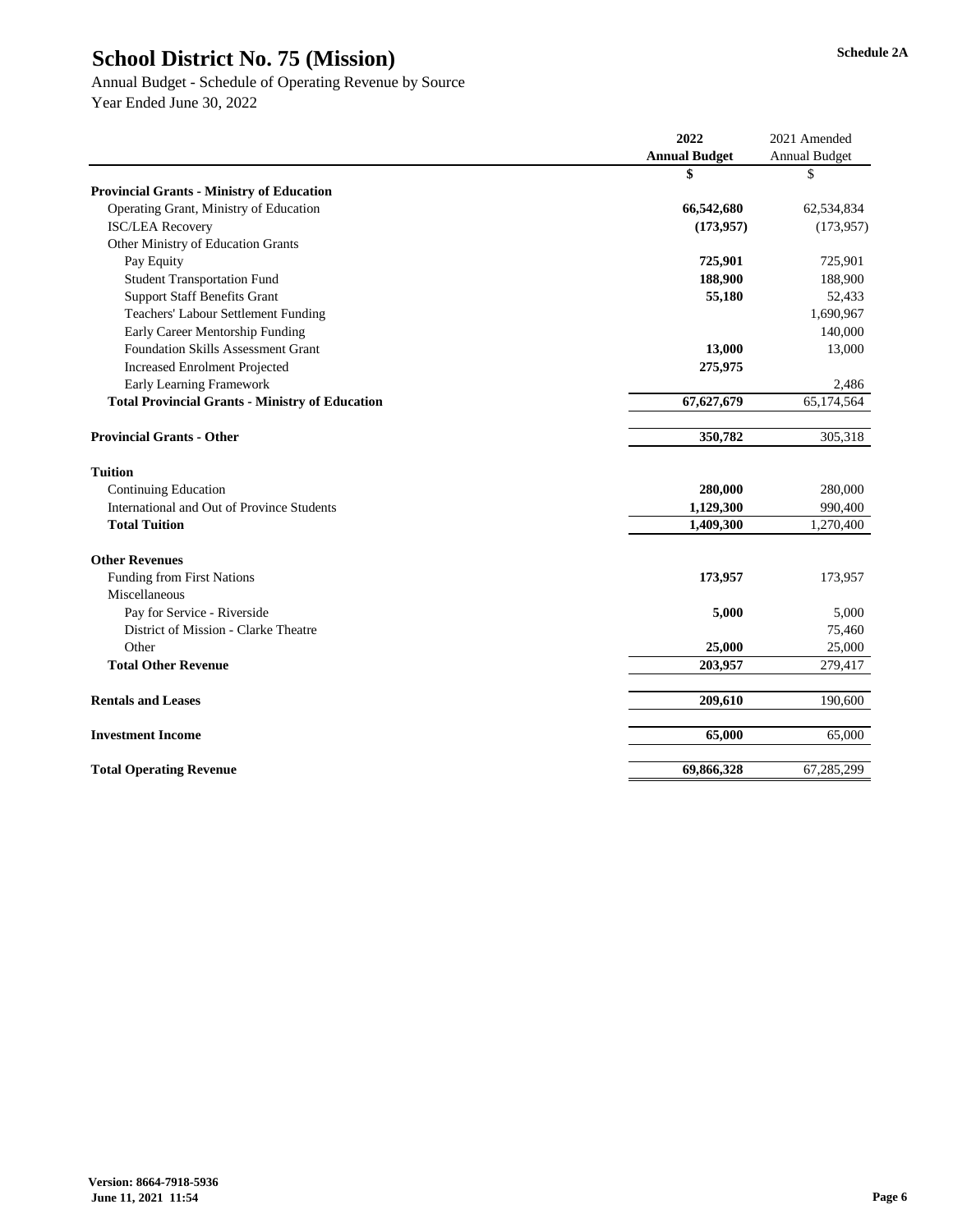|                                     | 2022                 | 2021 Amended         |
|-------------------------------------|----------------------|----------------------|
|                                     | <b>Annual Budget</b> | <b>Annual Budget</b> |
|                                     | \$                   | \$                   |
| <b>Salaries</b>                     |                      |                      |
| Teachers                            | 28,267,640           | 27,087,854           |
| Principals and Vice Principals      | 4,336,160            | 4,164,471            |
| <b>Educational Assistants</b>       | 6,507,900            | 6,373,800            |
| <b>Support Staff</b>                | 7,818,840            | 7,541,170            |
| <b>Other Professionals</b>          | 2,083,004            | 2,007,624            |
| Substitutes                         | 2,800,000            | 2,315,144            |
| <b>Total Salaries</b>               | 51,813,544           | 49,490,063           |
|                                     |                      |                      |
| <b>Employee Benefits</b>            | 11,937,161           | 11,647,133           |
|                                     |                      |                      |
| <b>Total Salaries and Benefits</b>  | 63,750,705           | 61,137,196           |
| <b>Services and Supplies</b>        |                      |                      |
| <b>Services</b>                     | 1,947,056            | 1,906,090            |
| <b>Student Transportation</b>       | 19,000               | 19,000               |
| Professional Development and Travel | 463,290              | 593,840              |
| <b>Rentals and Leases</b>           | 130,000              | 260,158              |
| Dues and Fees                       | 88,100               | 88,100               |
| Insurance                           | 160,000              | 160,000              |
| Supplies                            | 2,201,083            | 2,430,938            |
| <b>Utilities</b>                    | 1,222,000            | 1,184,147            |
| <b>Total Services and Supplies</b>  | 6,230,529            | 6,642,273            |
|                                     |                      |                      |
| <b>Total Operating Expense</b>      | 69,981,234           | 67,779,469           |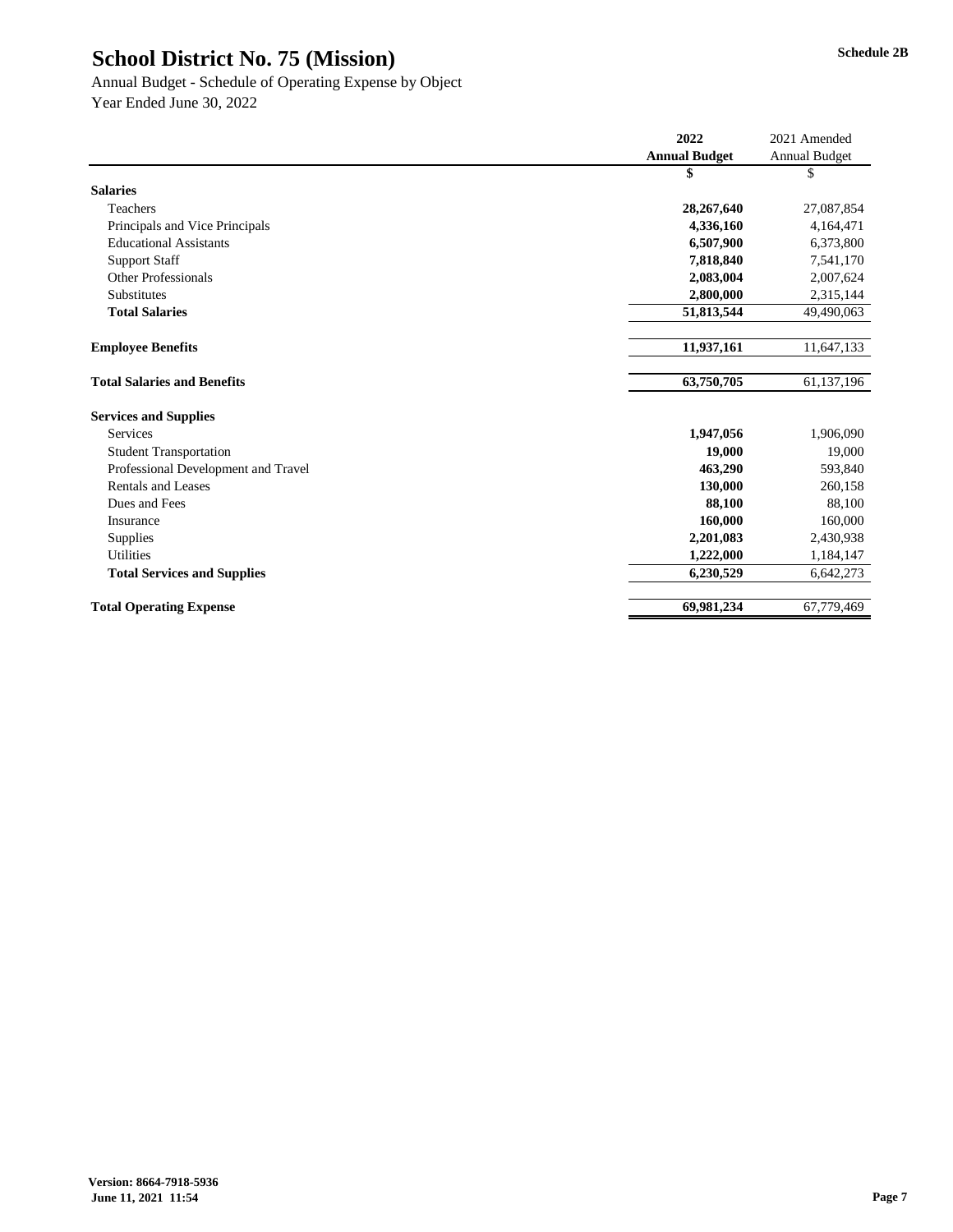# **Schedule 2C School District No. 75 (Mission)**

Annual Budget - Operating Expense by Function, Program and Object

|                                                 | <b>Teachers</b><br><b>Salaries</b> | <b>Principals and</b><br><b>Vice Principals</b><br><b>Salaries</b> | <b>Educational</b><br><b>Assistants</b><br><b>Salaries</b> | <b>Support</b><br><b>Staff</b><br><b>Salaries</b> | Other<br><b>Professionals</b><br><b>Salaries</b> | <b>Substitutes</b><br><b>Salaries</b> | <b>Total</b><br><b>Salaries</b> |
|-------------------------------------------------|------------------------------------|--------------------------------------------------------------------|------------------------------------------------------------|---------------------------------------------------|--------------------------------------------------|---------------------------------------|---------------------------------|
|                                                 | \$                                 | \$                                                                 | \$                                                         | \$                                                | \$                                               | \$                                    | \$                              |
| 1 Instruction                                   |                                    |                                                                    |                                                            |                                                   |                                                  |                                       |                                 |
| 1.02 Regular Instruction                        | 22,337,340                         | 813,644                                                            | 52,200                                                     | 358,300                                           |                                                  | 2,020,244                             | 25,581,728                      |
| 1.03 Career Programs                            | 673,900                            | 142,168                                                            | 34,100                                                     | 356,400                                           |                                                  |                                       | 1,206,568                       |
| 1.07 Library Services                           | 1,119,900                          |                                                                    |                                                            |                                                   |                                                  |                                       | 1,119,900                       |
| 1.08 Counselling                                | 1,106,500                          |                                                                    |                                                            |                                                   |                                                  |                                       | 1,106,500                       |
| 1.10 Special Education                          | 2,249,500                          |                                                                    | 5,313,700                                                  | 699,440                                           |                                                  | 434,568                               | 8,697,208                       |
| 1.30 English Language Learning                  | 384,800                            | 14,248                                                             | 136,500                                                    |                                                   |                                                  |                                       | 535,548                         |
| 1.31 Indigenous Education                       | 370,400                            | 134,685                                                            | 937,300                                                    | 35,900                                            |                                                  | 10,000                                | 1,488,285                       |
| 1.41 School Administration                      |                                    | 3,103,495                                                          |                                                            | 1,250,800                                         | 76,773                                           | 70,428                                | 4,501,496                       |
| 1.60 Summer School                              | 25,300                             |                                                                    |                                                            |                                                   |                                                  |                                       | 25,300                          |
| 1.62 International and Out of Province Students |                                    | 127,920                                                            | 34,100                                                     | 99,800                                            | 63,448                                           |                                       | 325,268                         |
| 1.64 Other                                      |                                    |                                                                    |                                                            |                                                   |                                                  |                                       |                                 |
| <b>Total Function 1</b>                         | 28,267,640                         | 4,336,160                                                          | 6,507,900                                                  | 2,800,640                                         | 140,221                                          | 2,535,240                             | 44,587,801                      |
| <b>4 District Administration</b>                |                                    |                                                                    |                                                            |                                                   |                                                  |                                       |                                 |
| 4.11 Educational Administration                 |                                    |                                                                    |                                                            | 131,700                                           | 573,930                                          |                                       | 705,630                         |
| 4.40 School District Governance                 |                                    |                                                                    |                                                            |                                                   | 86,213                                           |                                       | 86,213                          |
| 4.41 Business Administration                    |                                    |                                                                    |                                                            | 435,400                                           | 870,180                                          | 5,000                                 | 1,310,580                       |
| <b>Total Function 4</b>                         | $\blacksquare$                     | $\blacksquare$                                                     | $\blacksquare$                                             | 567,100                                           | 1,530,323                                        | 5,000                                 | 2,102,423                       |
| <b>5 Operations and Maintenance</b>             |                                    |                                                                    |                                                            |                                                   |                                                  |                                       |                                 |
| 5.41 Operations and Maintenance Administration  |                                    |                                                                    |                                                            | 144,000                                           | 325,335                                          | 25,000                                | 494,335                         |
| 5.50 Maintenance Operations                     |                                    |                                                                    |                                                            | 3,329,150                                         |                                                  | 234,760                               | 3,563,910                       |
| 5.52 Maintenance of Grounds                     |                                    |                                                                    |                                                            | 309,300                                           |                                                  |                                       | 309,300                         |
| 5.56 Utilities                                  |                                    |                                                                    |                                                            |                                                   |                                                  |                                       |                                 |
| <b>Total Function 5</b>                         |                                    |                                                                    |                                                            | 3,782,450                                         | 325,335                                          | 259,760                               | 4,367,545                       |
| <b>7 Transportation and Housing</b>             |                                    |                                                                    |                                                            |                                                   |                                                  |                                       |                                 |
| 7.41 Transportation and Housing Administration  |                                    |                                                                    |                                                            | 28,800                                            | 87,125                                           |                                       | 115,925                         |
| 7.70 Student Transportation                     |                                    |                                                                    |                                                            | 639,850                                           |                                                  |                                       | 639,850                         |
| <b>Total Function 7</b>                         |                                    |                                                                    | $\blacksquare$                                             | 668,650                                           | 87,125                                           | $\blacksquare$                        | 755,775                         |
| <b>9 Debt Services</b>                          |                                    |                                                                    |                                                            |                                                   |                                                  |                                       |                                 |
| <b>Total Function 9</b>                         | $\blacksquare$                     | $\blacksquare$                                                     |                                                            |                                                   | $\blacksquare$                                   |                                       |                                 |
| <b>Total Functions 1 - 9</b>                    | 28,267,640                         | 4,336,160                                                          | 6,507,900                                                  | 7,818,840                                         | 2,083,004                                        | 2,800,000                             | 51,813,544                      |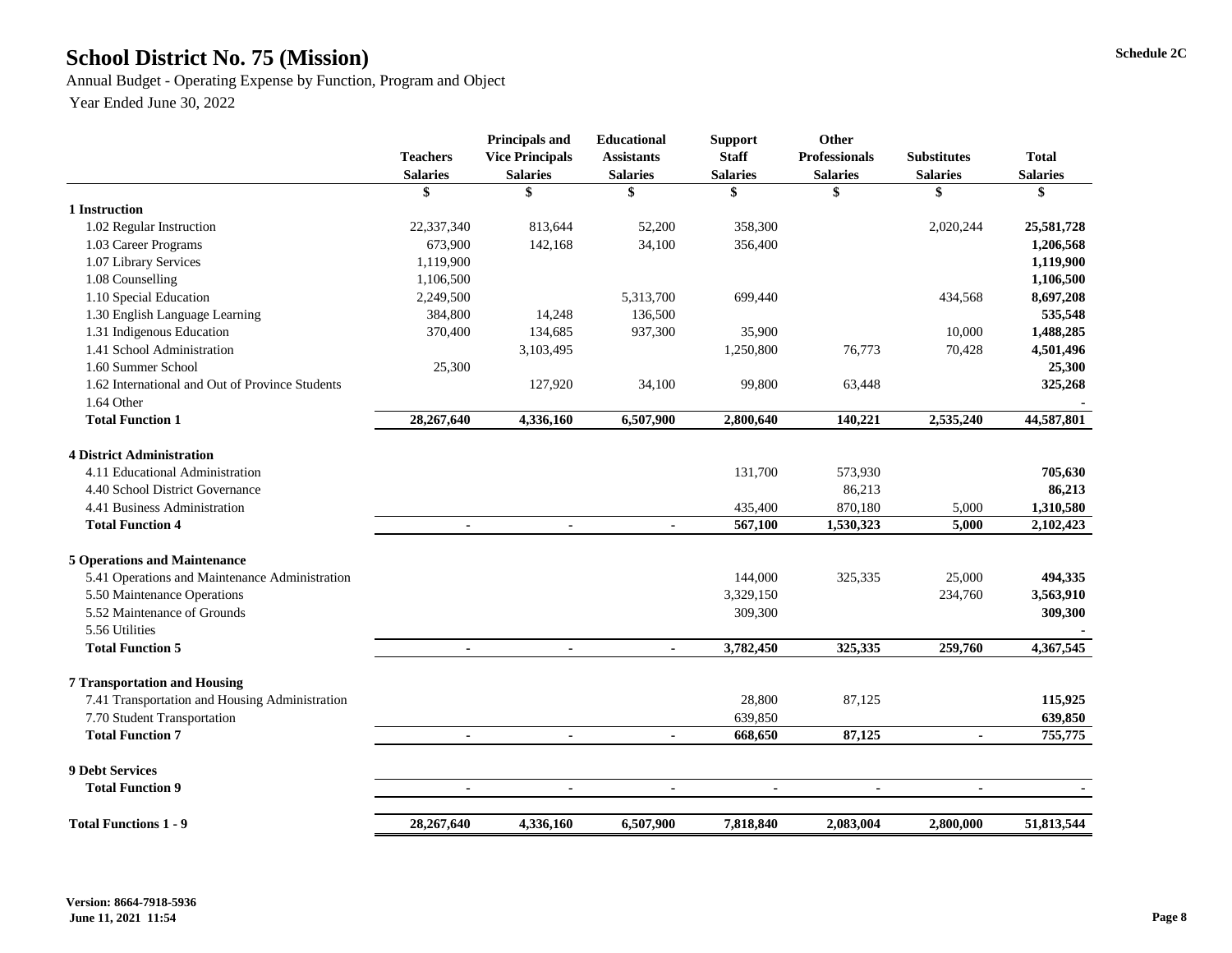# School District No. 75 (Mission) Schedule 2C

Annual Budget - Operating Expense by Function, Program and Object Year Ended June 30, 2022

|                                                 | <b>Total</b><br><b>Salaries</b> | <b>Employee</b><br><b>Benefits</b> | <b>Total Salaries</b><br>and Benefits | <b>Services and</b><br><b>Supplies</b> | 2022<br><b>Annual Budget</b> | 2021 Amended<br><b>Annual Budget</b> |
|-------------------------------------------------|---------------------------------|------------------------------------|---------------------------------------|----------------------------------------|------------------------------|--------------------------------------|
|                                                 | \$                              | \$                                 | \$                                    | \$                                     | \$                           | \$                                   |
| 1 Instruction                                   |                                 |                                    |                                       |                                        |                              |                                      |
| 1.02 Regular Instruction                        | 25,581,728                      | 5,830,581                          | 31,412,309                            | 1,160,775                              | 32,573,084                   | 32,008,086                           |
| 1.03 Career Programs                            | 1,206,568                       | 287,140                            | 1,493,708                             | 267,570                                | 1,761,278                    | 1,734,908                            |
| 1.07 Library Services                           | 1,119,900                       | 262,040                            | 1,381,940                             | 42,000                                 | 1,423,940                    | 1,373,020                            |
| 1.08 Counselling                                | 1,106,500                       | 258,920                            | 1,365,420                             | 5,500                                  | 1,370,920                    | 1,108,680                            |
| 1.10 Special Education                          | 8,697,208                       | 2,067,470                          | 10,764,678                            | 153,500                                | 10,918,178                   | 10,442,512                           |
| 1.30 English Language Learning                  | 535,548                         | 126,340                            | 661,888                               | 5,000                                  | 666,888                      | 569,660                              |
| 1.31 Indigenous Education                       | 1,488,285                       | 352,450                            | 1,840,735                             | 279,856                                | 2,120,591                    | 2,092,366                            |
| 1.41 School Administration                      | 4,501,496                       | 991,330                            | 5,492,826                             | 183,600                                | 5,676,426                    | 5,353,585                            |
| 1.60 Summer School                              | 25,300                          | 5,920                              | 31,220                                |                                        | 31,220                       | 30,700                               |
| 1.62 International and Out of Province Students | 325,268                         | 72,880                             | 398,148                               | 336,538                                | 734,686                      | 690,492                              |
| 1.64 Other                                      |                                 |                                    |                                       |                                        |                              | 75,460                               |
| <b>Total Function 1</b>                         | 44,587,801                      | 10,255,071                         | 54,842,872                            | 2,434,339                              | 57,277,211                   | 55,479,469                           |
| <b>4 District Administration</b>                |                                 |                                    |                                       |                                        |                              |                                      |
| 4.11 Educational Administration                 | 705,630                         | 148,590                            | 854,220                               | 154,600                                | 1,008,820                    | 978,570                              |
| 4.40 School District Governance                 | 86,213                          | 27,600                             | 113,813                               | 66,500                                 | 180,313                      | 180,313                              |
| 4.41 Business Administration                    | 1,310,580                       | 286,260                            | 1,596,840                             | 402,422                                | 1,999,262                    | 1,939,323                            |
| <b>Total Function 4</b>                         | 2,102,423                       | 462,450                            | 2,564,873                             | 623,522                                | 3,188,395                    | 3,098,206                            |
| <b>5 Operations and Maintenance</b>             |                                 |                                    |                                       |                                        |                              |                                      |
| 5.41 Operations and Maintenance Administration  | 494,335                         | 103,520                            | 597,855                               | 256,150                                | 854,005                      | 713,040                              |
| 5.50 Maintenance Operations                     | 3,563,910                       | 848,220                            | 4,412,130                             | 1,276,118                              | 5,688,248                    | 5,623,277                            |
| 5.52 Maintenance of Grounds                     | 309,300                         | 79,000                             | 388,300                               | 172,000                                | 560,300                      | 504,200                              |
| 5.56 Utilities                                  |                                 |                                    |                                       | 1,222,000                              | 1,222,000                    | 1,184,147                            |
| <b>Total Function 5</b>                         | 4,367,545                       | 1,030,740                          | 5,398,285                             | 2,926,268                              | 8,324,553                    | 8,024,664                            |
| <b>7 Transportation and Housing</b>             |                                 |                                    |                                       |                                        |                              |                                      |
| 7.41 Transportation and Housing Administration  | 115,925                         | 25,300                             | 141,225                               | 6,400                                  | 147,625                      | 142,780                              |
| 7.70 Student Transportation                     | 639,850                         | 163,600                            | 803,450                               | 240,000                                | 1,043,450                    | 1,034,350                            |
| <b>Total Function 7</b>                         | 755,775                         | 188,900                            | 944,675                               | 246,400                                | 1,191,075                    | 1,177,130                            |
|                                                 |                                 |                                    |                                       |                                        |                              |                                      |
| <b>9 Debt Services</b>                          |                                 |                                    |                                       |                                        |                              |                                      |
| <b>Total Function 9</b>                         | $\blacksquare$                  | $\blacksquare$                     | $\blacksquare$                        | $\blacksquare$                         | $\blacksquare$               |                                      |
| <b>Total Functions 1 - 9</b>                    | 51,813,544                      | 11,937,161                         | 63,750,705                            | 6,230,529                              | 69,981,234                   | 67,779,469                           |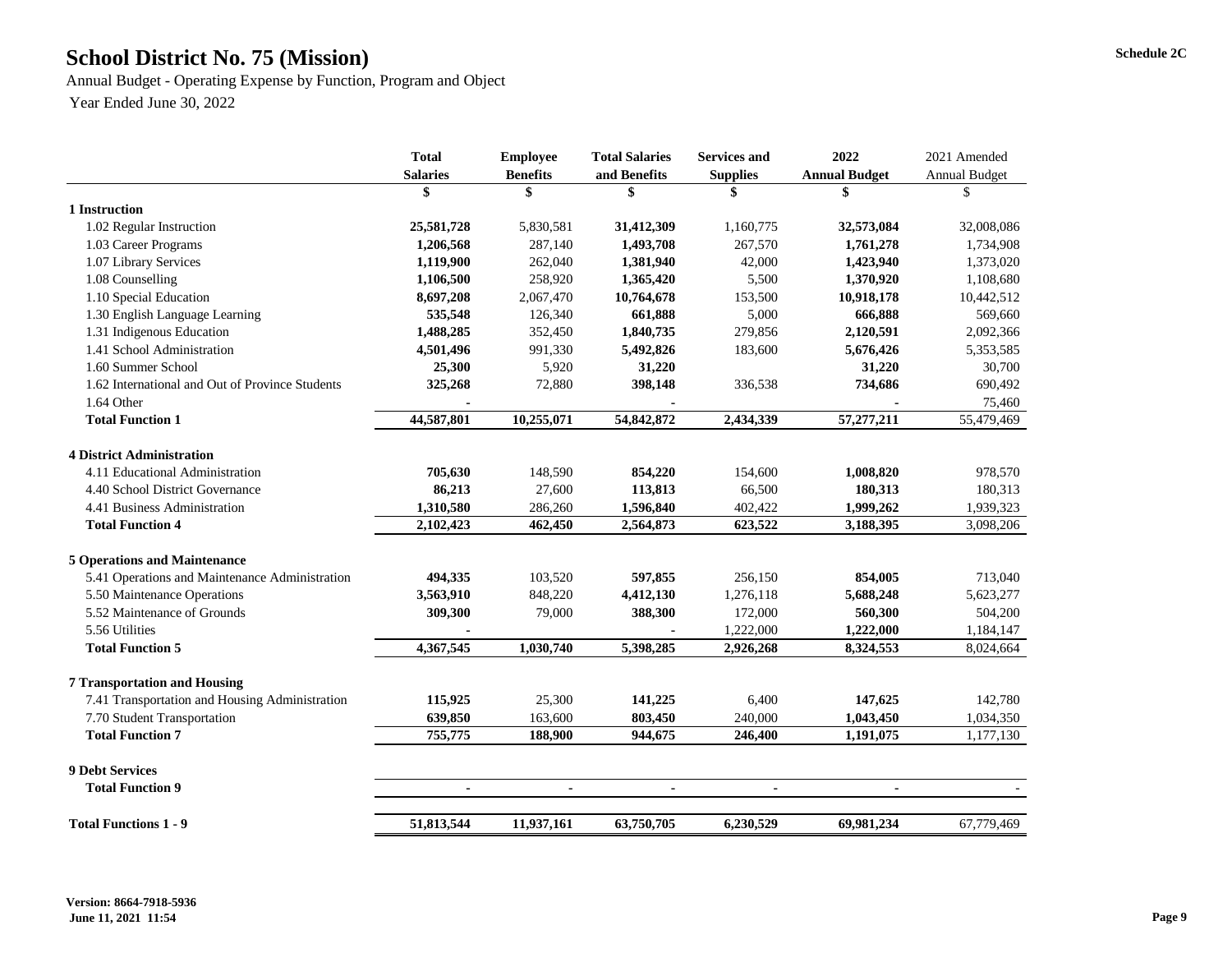# Annual Budget - Special Purpose Revenue and Expense

|                                                 | 2022                 | 2021 Amended         |
|-------------------------------------------------|----------------------|----------------------|
|                                                 | <b>Annual Budget</b> | <b>Annual Budget</b> |
|                                                 | \$                   | \$                   |
| <b>Revenues</b>                                 |                      |                      |
| <b>Provincial Grants</b>                        |                      |                      |
| Ministry of Education                           | 6,230,771            | 10,368,412           |
| Other                                           | 111,709              | 121,863              |
| <b>Other Revenue</b>                            | 1,770,000            | 1,770,000            |
| <b>Total Revenue</b>                            | 8,112,480            | 12,260,275           |
| <b>Expenses</b>                                 |                      |                      |
| Instruction                                     | 7,667,652            | 10,630,200           |
| <b>District Administration</b>                  | 110,715              | 192,850              |
| <b>Operations and Maintenance</b>               | 334,113              | 1,411,367            |
| <b>Transportation and Housing</b>               |                      | 25,858               |
| <b>Total Expense</b>                            | 8,112,480            | 12,260,275           |
| <b>Budgeted Surplus (Deficit), for the year</b> |                      |                      |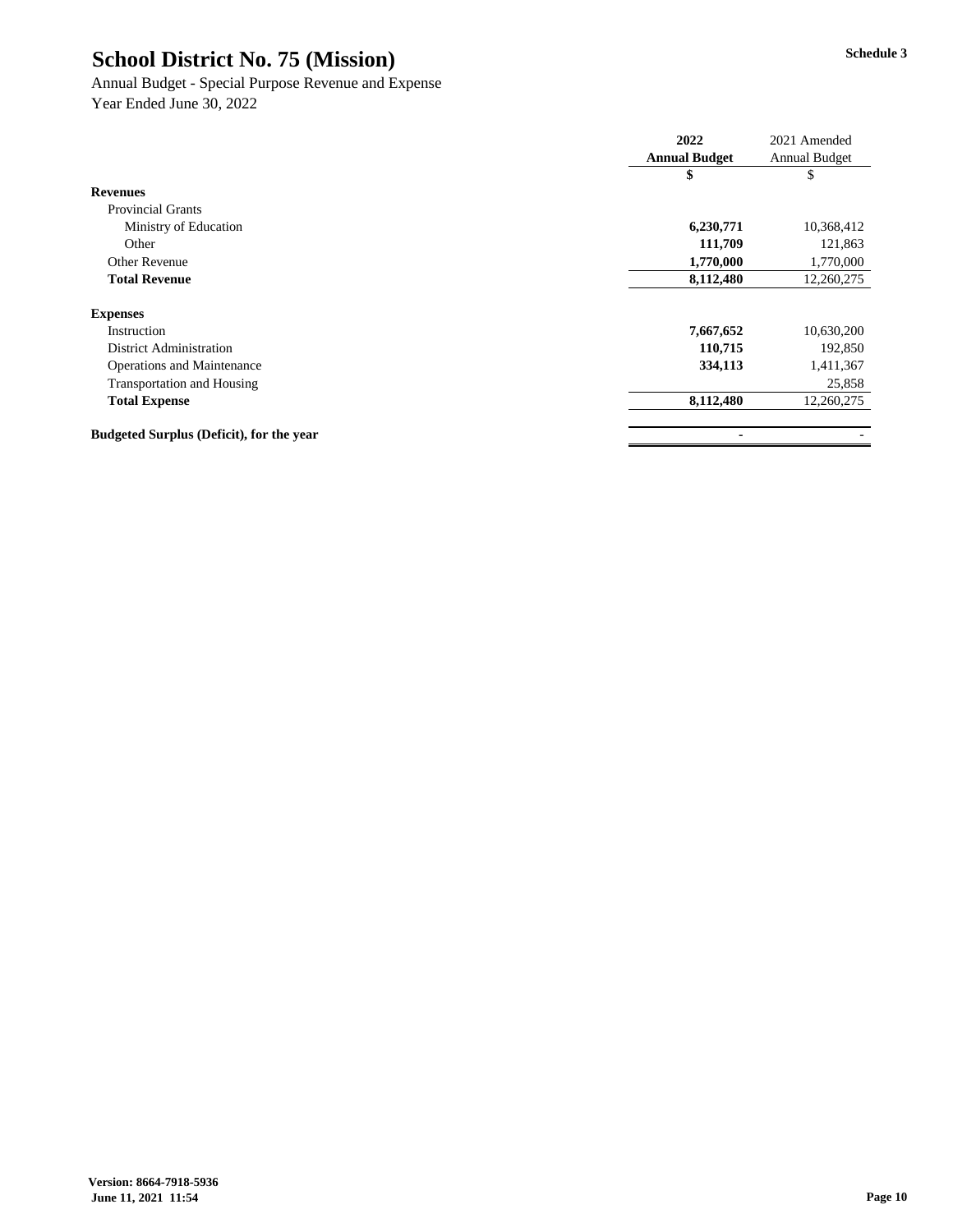#### **Schedule 3A School District No. 75 (Mission)**

#### Annual Budget - Changes in Special Purpose Funds

| <b>Technology</b><br><b>Start</b><br>Learn<br>\$<br>\$<br>\$<br>\$<br>875,000<br>Deferred Revenue, beginning of year<br>70,000<br>35,000<br><b>Add:</b> Restricted Grants<br>231,682<br>Provincial Grants - Ministry of Education<br>249,513<br>160,000<br>24,000<br>94,988<br>Provincial Grants - Other<br>Other<br>70,000<br>1,700,000<br>249,513<br>231,682<br>160,000<br>24,000<br>70,000<br>1,700,000<br>94,988<br>$\overline{\phantom{a}}$<br>Less: Allocated to Revenue<br>249,513<br>231,682<br>70,000<br>1,700,000<br>160,000<br>59,000<br>94,988<br>875,000<br>Deferred Revenue, end of year<br>70,000<br>$\sim$<br>$\sim$<br>$\blacksquare$<br>$\blacksquare$<br>$\blacksquare$<br>$\blacksquare$ | <b>CommunityLINK</b> |
|--------------------------------------------------------------------------------------------------------------------------------------------------------------------------------------------------------------------------------------------------------------------------------------------------------------------------------------------------------------------------------------------------------------------------------------------------------------------------------------------------------------------------------------------------------------------------------------------------------------------------------------------------------------------------------------------------------------|----------------------|
|                                                                                                                                                                                                                                                                                                                                                                                                                                                                                                                                                                                                                                                                                                              |                      |
|                                                                                                                                                                                                                                                                                                                                                                                                                                                                                                                                                                                                                                                                                                              |                      |
|                                                                                                                                                                                                                                                                                                                                                                                                                                                                                                                                                                                                                                                                                                              |                      |
|                                                                                                                                                                                                                                                                                                                                                                                                                                                                                                                                                                                                                                                                                                              | 412,254              |
|                                                                                                                                                                                                                                                                                                                                                                                                                                                                                                                                                                                                                                                                                                              |                      |
|                                                                                                                                                                                                                                                                                                                                                                                                                                                                                                                                                                                                                                                                                                              |                      |
|                                                                                                                                                                                                                                                                                                                                                                                                                                                                                                                                                                                                                                                                                                              | 412,254              |
|                                                                                                                                                                                                                                                                                                                                                                                                                                                                                                                                                                                                                                                                                                              | 412,254              |
|                                                                                                                                                                                                                                                                                                                                                                                                                                                                                                                                                                                                                                                                                                              |                      |
| <b>Revenues</b>                                                                                                                                                                                                                                                                                                                                                                                                                                                                                                                                                                                                                                                                                              |                      |
| Provincial Grants - Ministry of Education<br>231,682<br>59,000<br>249,513<br>160,000<br>94,988                                                                                                                                                                                                                                                                                                                                                                                                                                                                                                                                                                                                               | 412,254              |
| Provincial Grants - Other                                                                                                                                                                                                                                                                                                                                                                                                                                                                                                                                                                                                                                                                                    |                      |
| 1,700,000<br>Other Revenue<br>70,000                                                                                                                                                                                                                                                                                                                                                                                                                                                                                                                                                                                                                                                                         |                      |
| 231,682<br>249,513<br>160,000<br>59,000<br>94,988<br>70,000<br>1,700,000<br>$\overline{\phantom{a}}$                                                                                                                                                                                                                                                                                                                                                                                                                                                                                                                                                                                                         | 412,254              |
| <b>Expenses</b>                                                                                                                                                                                                                                                                                                                                                                                                                                                                                                                                                                                                                                                                                              |                      |
| Salaries                                                                                                                                                                                                                                                                                                                                                                                                                                                                                                                                                                                                                                                                                                     |                      |
| Teachers<br>16,800                                                                                                                                                                                                                                                                                                                                                                                                                                                                                                                                                                                                                                                                                           | 16,837               |
| Principals and Vice Principals<br>45,920                                                                                                                                                                                                                                                                                                                                                                                                                                                                                                                                                                                                                                                                     |                      |
| <b>Educational Assistants</b><br>194,700                                                                                                                                                                                                                                                                                                                                                                                                                                                                                                                                                                                                                                                                     | 300,000              |
| 56,140<br>124,810<br><b>Support Staff</b>                                                                                                                                                                                                                                                                                                                                                                                                                                                                                                                                                                                                                                                                    |                      |
| Substitutes<br>8,000                                                                                                                                                                                                                                                                                                                                                                                                                                                                                                                                                                                                                                                                                         |                      |
| 194,700<br>56,140<br>124,810<br>16,800<br>53,920<br>$\overline{\phantom{a}}$                                                                                                                                                                                                                                                                                                                                                                                                                                                                                                                                                                                                                                 | 316,837              |
| 18,713<br>36,982<br>30,500<br>3,931<br>9,640<br><b>Employee Benefits</b>                                                                                                                                                                                                                                                                                                                                                                                                                                                                                                                                                                                                                                     | 77,141               |
| Services and Supplies<br>174,660<br>70,000<br>1,700,000<br>4,690<br>38,269<br>31,428                                                                                                                                                                                                                                                                                                                                                                                                                                                                                                                                                                                                                         | 18,276               |
| 231,682<br>1,700,000<br>160,000<br>249,513<br>70,000<br>59,000<br>94,988<br>$\overline{\phantom{a}}$                                                                                                                                                                                                                                                                                                                                                                                                                                                                                                                                                                                                         | 412,254              |
| <b>Net Revenue (Expense)</b><br>$\sim$<br>$\sim$<br>$\sim$<br>$\sim$<br>$\sim$<br>$\sim$<br>$\sim$                                                                                                                                                                                                                                                                                                                                                                                                                                                                                                                                                                                                           |                      |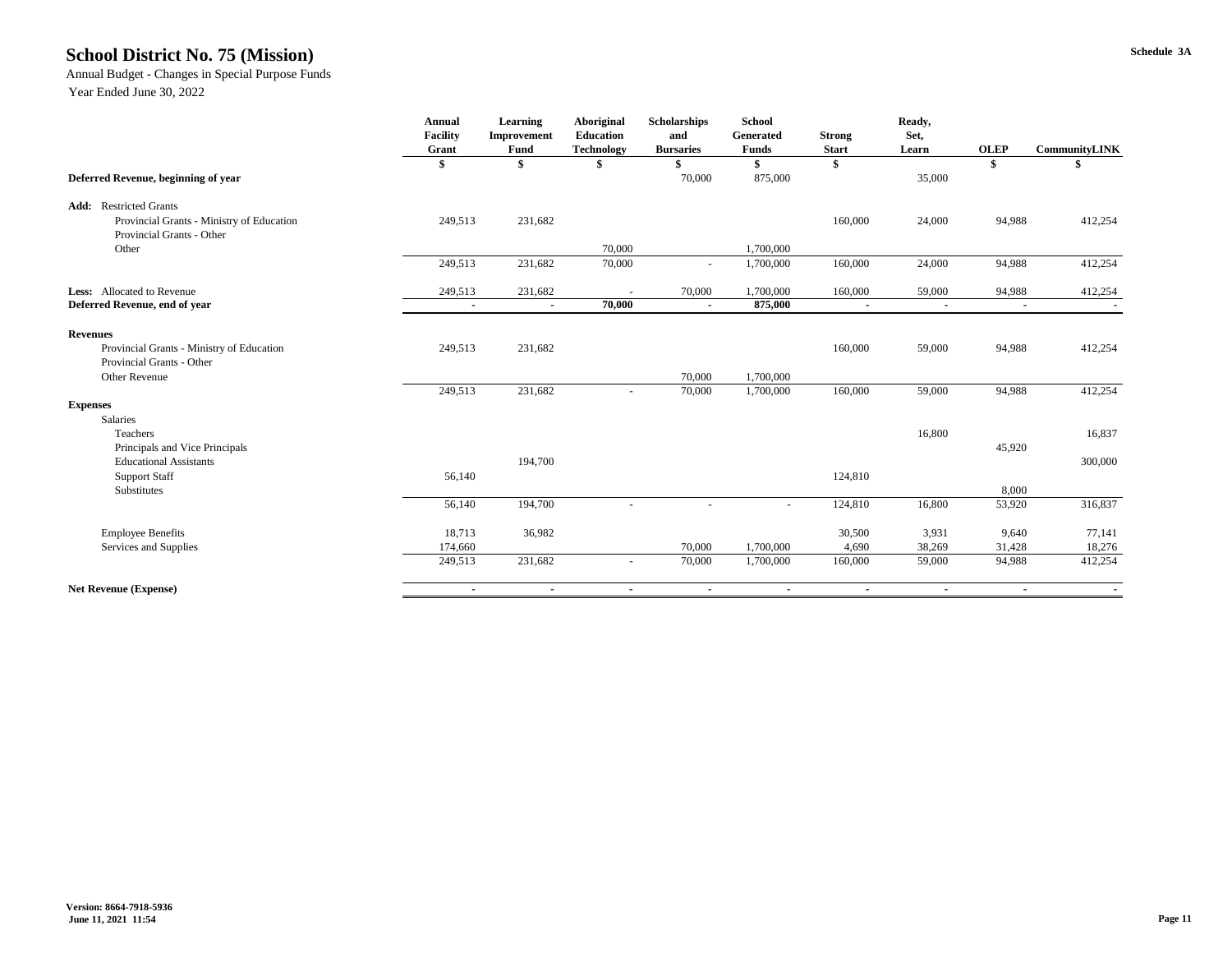#### **Schedule 3A School District No. 75 (Mission)**

Annual Budget - Changes in Special Purpose Funds

|                                           | <b>Classroom</b>                       | <b>Classroom</b>   | <b>Mental</b>  | <b>Changing</b>       |                          |                    |                     |              |
|-------------------------------------------|----------------------------------------|--------------------|----------------|-----------------------|--------------------------|--------------------|---------------------|--------------|
|                                           | <b>Enhancement</b>                     | <b>Enhancement</b> | <b>Health</b>  | <b>Results for</b>    |                          | <b>MCFD</b>        | <b>MCFD</b>         |              |
|                                           | <b>Fund - Overhead Fund - Staffing</b> |                    | in Schools     | <b>Young Children</b> | <b>BEST</b>              | <b>Early Years</b> | <b>Middle Years</b> | <b>TOTAL</b> |
|                                           |                                        |                    |                |                       |                          |                    |                     |              |
| Deferred Revenue, beginning of year       |                                        |                    |                | 9,000                 | 20,000                   | 20,733             | 15,000              | 1,044,733    |
| <b>Add:</b> Restricted Grants             |                                        |                    |                |                       |                          |                    |                     |              |
| Provincial Grants - Ministry of Education | 259,203                                | 4,700,881          | 52,000         | 11,250                |                          |                    |                     | 6,195,771    |
| Provincial Grants - Other                 |                                        |                    |                |                       |                          | 62,200             | 13,972              | 76,172       |
| Other                                     |                                        |                    |                |                       |                          |                    |                     | 1,770,000    |
|                                           | 259,203                                | 4,700,881          | 52,000         | 11,250                |                          | 62,200             | 13,972              | 8,041,943    |
| Less: Allocated to Revenue                | 259,203                                | 4,700,881          | 52,000         | 11,250                |                          | 82,737             | 28,972              | 8,112,480    |
| Deferred Revenue, end of year             | $\blacksquare$                         | $\blacksquare$     | $\blacksquare$ | 9,000                 | 20,000                   | 196                | $\blacksquare$      | 974,196      |
| <b>Revenues</b>                           |                                        |                    |                |                       |                          |                    |                     |              |
| Provincial Grants - Ministry of Education | 259,203                                | 4,700,881          | 52,000         | 11,250                |                          |                    |                     | 6,230,771    |
| Provincial Grants - Other                 |                                        |                    |                |                       |                          | 82,737             | 28,972              | 111,709      |
| Other Revenue                             |                                        |                    |                |                       |                          |                    |                     | 1,770,000    |
|                                           | 259,203                                | 4,700,881          | 52,000         | 11,250                | $\overline{\phantom{a}}$ | 82,737             | 28,972              | 8,112,480    |
| <b>Expenses</b>                           |                                        |                    |                |                       |                          |                    |                     |              |
| Salaries                                  |                                        |                    |                |                       |                          |                    |                     |              |
| Teachers                                  |                                        | 3,760,705          |                |                       |                          |                    |                     | 3,794,342    |
| Principals and Vice Principals            |                                        |                    | 20,295         |                       |                          |                    |                     | 66,215       |
| <b>Educational Assistants</b>             |                                        |                    |                |                       |                          |                    | 20,403              | 515,103      |
| <b>Support Staff</b>                      | 92,160                                 |                    |                |                       |                          | 56,063             |                     | 329,173      |
| Substitutes                               | 117,942                                |                    |                |                       |                          |                    |                     | 125,942      |
|                                           | 210,102                                | 3,760,705          | 20,295         |                       |                          | 56,063             | 20,403              | 4,830,775    |
| <b>Employee Benefits</b>                  | 40,731                                 | 940,176            | 4,260          |                       |                          | 13,679             | 5,101               | 1,180,854    |
| Services and Supplies                     | 8,370                                  |                    | 27,445         | 11,250                |                          | 12,995             | 3,468               | 2,100,851    |
|                                           | 259,203                                | 4,700,881          | 52,000         | 11,250                | $\blacksquare$           | 82,737             | 28,972              | 8,112,480    |
| <b>Net Revenue (Expense)</b>              | $\sim$                                 | $\sim$             | $\blacksquare$ | $\sim$                | $\sim$                   | $\sim$             | $\sim$              |              |
|                                           |                                        |                    |                |                       |                          |                    |                     |              |